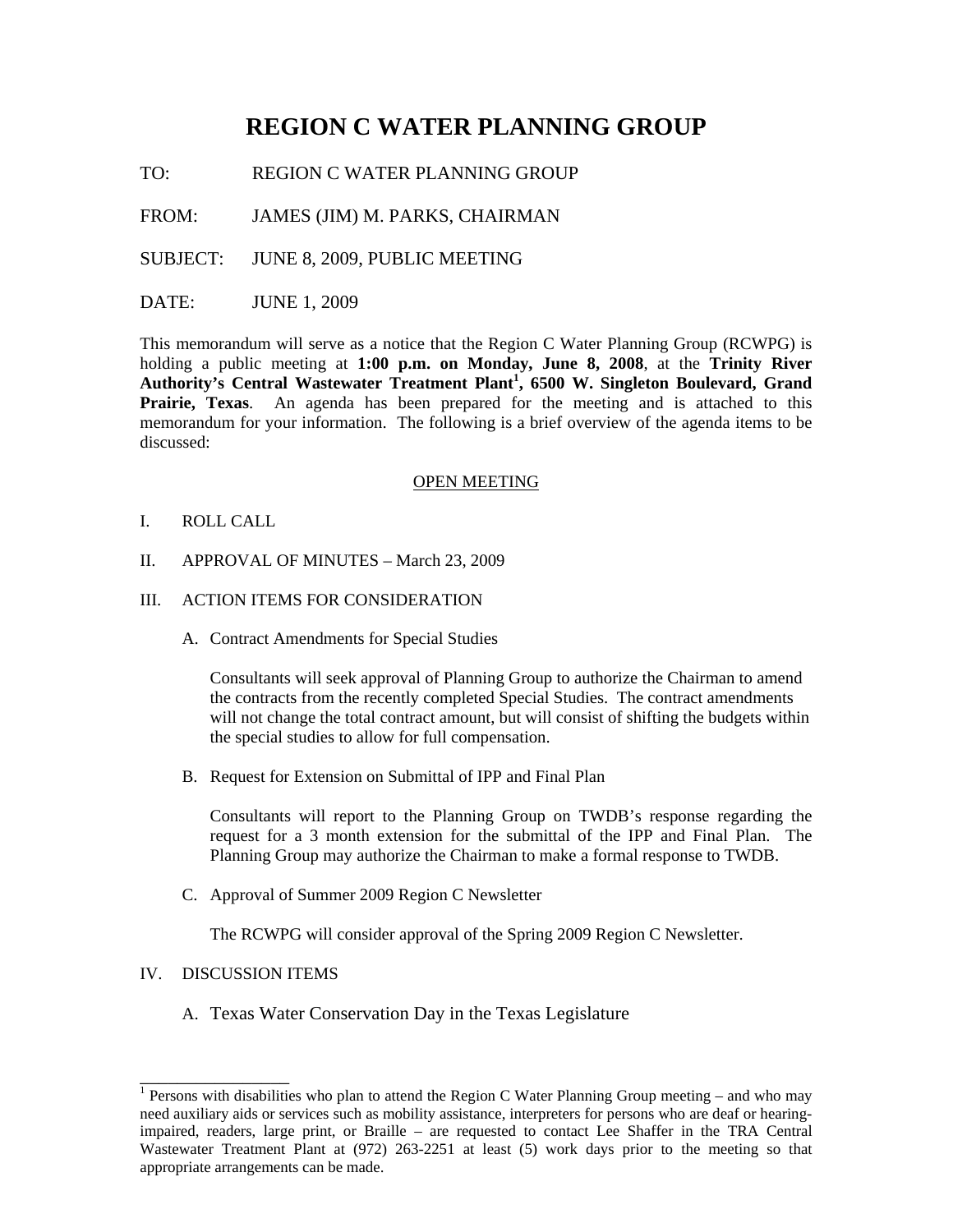Representatives from Dallas Water Utilities, North Texas Municipal Water District, and Tarrant Regional Water District will make a joint presentation on the recent Texas Water Conservation Day in the Texas Legislature. They will also discuss current regional coordination of conservation efforts.

B. Overall Project Schedule

Consultants will provide an overview of the schedule (taking into consideration the one month time extension). Included in this will be updates on the timing of Public Hearings related to the Initially Prepared Plan (and associated revisions in the TWDB/NTMWD contract). Consultants will also give a report on the conclusion of the special studies.

C. Population & Demand Projections (Task 2)

Consultants will give summary of progress/results from the review and update of Region C's population and demand projections.

D. Update of Existing Water Supplies (Task 3)

Consultants will give summary of progress/results from the update of existing supplies including Water Availability Models (WAMs) and Managed Available Groundwater (MAGs).

E. Survey of Water Suppliers (Task 3c)

Consultant will give summary of results of the survey sent to all Water User Groups, Wholesale Water Providers, and other entities.

F. Task 4 Special Studies (Tasks 4d-4i)

Consultants will outline the general approach and timeline for the following studies: Saline water study, Cooke-Grayson County study, Fannin County Study, Freestone County study, Navarro County study, and Kaufman County study.

G. Water Management Strategies

Consultants will present the criteria by which water management strategies will be analyzed.

H. Public Participation Updates

Consultants will update the RCWPG on pertinent public participation efforts, including the upcoming Op-Ed release, "Meeting with the Media", and Fall Water Summit.

I. Ecologically Unique Stream Segments

 Consultants will provide an approach for the consideration of designating Ecologically Unique Stream Segments for Region C.

J. Update on Overall Status and Next Steps

 The consultants will update the RCWPG on the overall status of the Region C plan and the steps they will be taking in the near future.

## V. OTHER DISCUSSION

- A. Updates from the Chair
	- 1. Update on Study Commission on Region C Water Supply
	- 2. Update on Water Conservation Advisory Council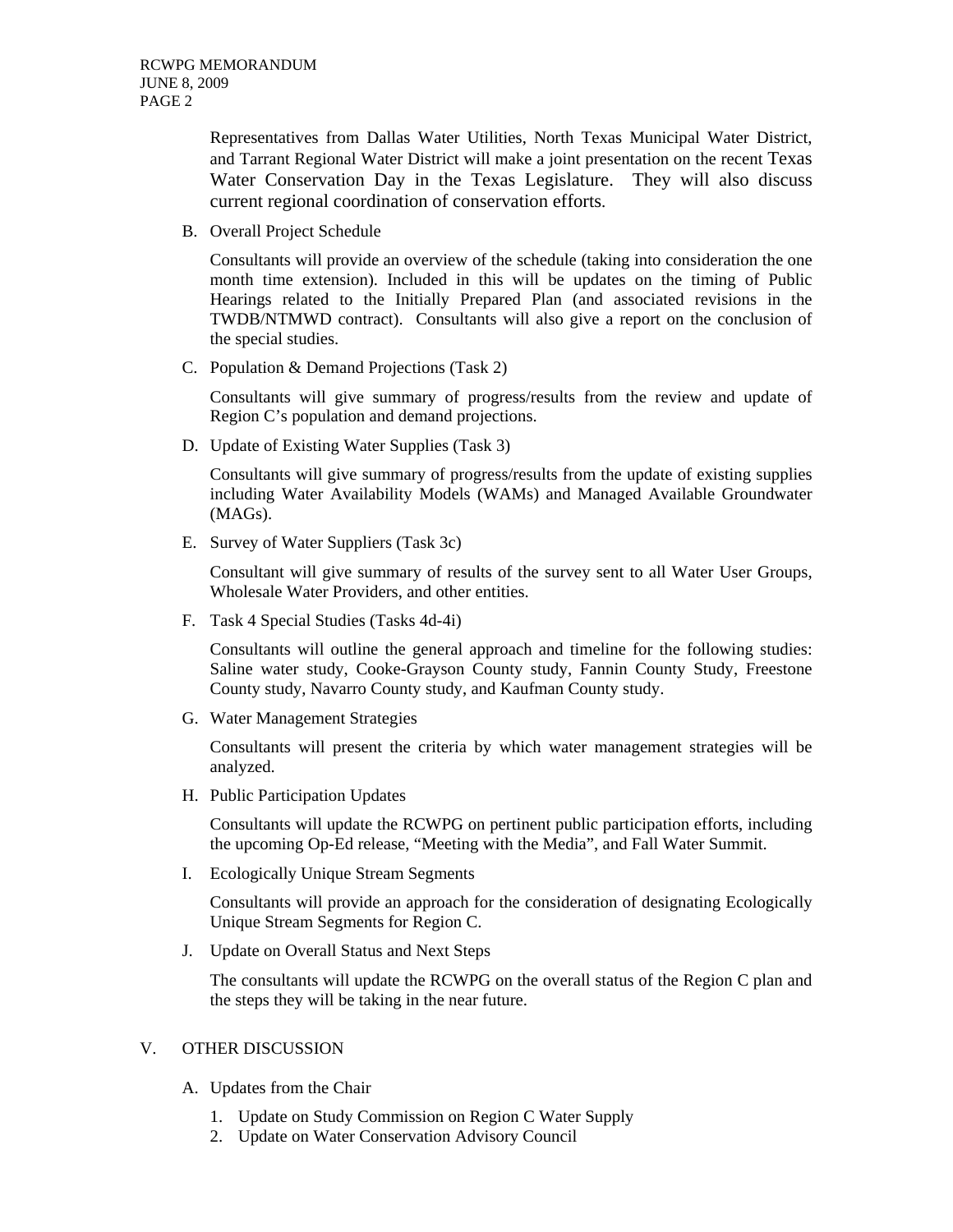- 3. Update on  $81<sup>st</sup>$  Legislature to date
- B. Report from Regional Liaisons
- C. Report from GMA 8 Liaisons
- D. Report on the Trinity and San Jacinto Rivers and Galveston Bay Stakeholders Committee
- E. Report on the Sabine and Neches Rivers and Sabine Lake Bay Basin and Bay Area
- F. Report from Texas Water Development Board
- G. Report from Texas Department of Agriculture
- H. Report from Texas Parks and Wildlife Department
- I. Confirm Date and Location of Next Meeting September 28, 2009, 1pm, TRA Central Wastewater Plant
- J. Public Comments

### VI. ADJOURNMENT

The following items are enclosed with this memorandum:

- 1. RCWPG Agenda June 8, 2009
- 2. RCWPG Minutes March 23, 2009

cc: Mr. Warren Brewer, Designated Alternate for Danny Vance Ms. Marion Henderson, Designated Alternate for Robert Scott Mr. Tim Fisher, Designated Alternate for Howard Martin Judge Derrell Hall, Designated Alternate for G. K. Maenius Ms. Sharon Hayes, Designated Alternate for Paul Phillips Mr. Joe Kana, Designated Alternate for Jim McCarter Dr. Thomas LaPoint, Designated Alternate for Mary Vogelson Mr. Jim Oliver, Designated Alternate for Jack Stevens Mr. Mike Rickman, Designated Alternate for Jim Parks Mr. Craig Schkade, Designated Alternate for Russell Laughlin Mr. Ron Sellman, Designated Alternate for Jerry Chapman Mr. Charlie Stringer, Designated Alternate for Jody Puckett Mr. Randy Gideon, Designated Alternate for Steve Berry Mr. Andy Cronberg, Designated Alternate for Frank Crumb Mr. Mark Jones, Designated Alternate for Bill Lewis Mr. Dennis Donoho, Designated Alternate for Connie Standridge Mr. Gary Clayton, Designated Alternate for Tom Woodward Mr. David Rutledge, Designated Alternate for Gary Spicer Mr. David Meesey, TWDB Ms. Angela Masloff, TWDB Mr. E. W. Wesley, TDA Mr. Adam Whisenant, TPWD Mr. Curtis Campbell, Region B Representative Mr. David Weidman, Region D Representative Mr. Walt Sears, Region D Administrator Mr. Terry Kelley, Region G Representative